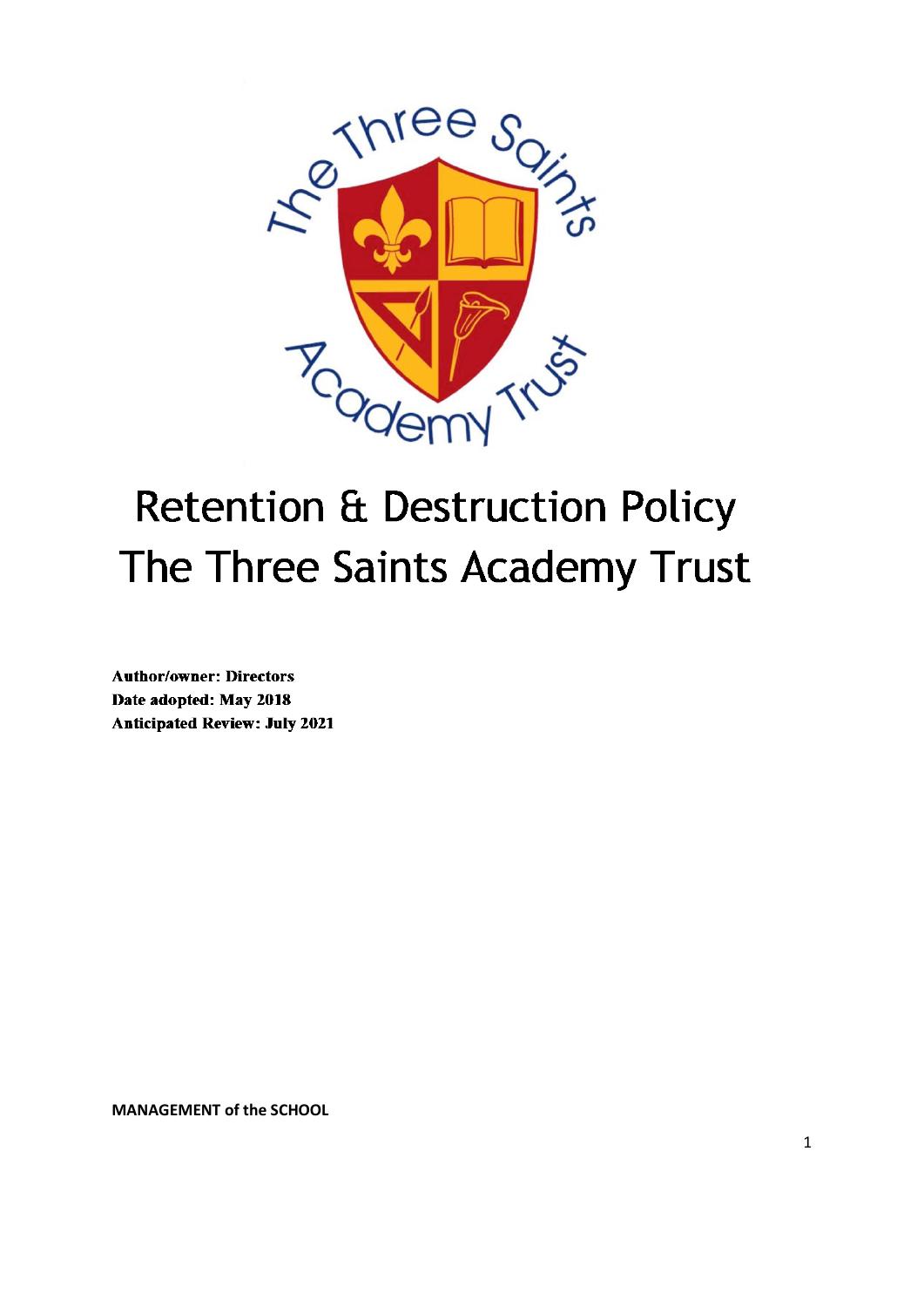## 1.1 Governing Body

|        | <b>BASIC FILE DESCRIPTION</b>                                                                     | <b>RETENTION PERIOD</b><br>(OPERATIONAL)          | ADDITIONAL INFORMATION/<br><b>GUIDELINES</b> |
|--------|---------------------------------------------------------------------------------------------------|---------------------------------------------------|----------------------------------------------|
| 1.1.1  | Agendas for Members/Directors/Governing Body Meetings                                             | 1 copy retained with the<br>master set of minutes |                                              |
| 1.1.2  | Principal set of Minutes                                                                          | PERMANENT                                         |                                              |
|        | <b>Clerk of Governors Inspection Copies</b>                                                       | Date of Meeting + 3 YEARS                         |                                              |
| 1.1.3  | Reports Presented to Members/Directors/Governing Body                                             | Minimum of 6YEARS                                 |                                              |
| 1.1.4  | Meeting Papers relating to annual parents' meeting held<br>under section 33 of Education Act 2002 | Date of the Meeting $+ a$<br>minimum of 6 YEARS   |                                              |
| 1.1.5  | Instruments of Government including Articles of Association                                       | PERMANENT                                         |                                              |
| 1.1.6  | <b>Trusts and Endowments</b>                                                                      | PERMANENT                                         |                                              |
| 1.1.7  | <b>Action Plans</b>                                                                               | Life of Action Plan + 3 YEARS                     |                                              |
| 1.1.8  | <b>Policy Documents</b>                                                                           | Life of Action Plan + 3 YEARS                     |                                              |
| 1.1.9  | Records relating to complaints dealt with by the Board                                            | Date of resolution $+ a$<br>minimum of 6 YEARS    |                                              |
| 1.1.10 | <b>Annual Reports</b>                                                                             | Date of Report + 10 YEARS                         |                                              |
| 1.1.11 | Proposals concerning the change of status of a maintained<br>school                               | Date proposal accepted or<br>declined + 3 YEARS   |                                              |

## 1.2 Head Teacher and Senior Management Team

|       | <b>BASIC FILE DESCRIPTION</b>                                                                      | <b>IRMS RETENTION PERIOD</b><br>(OPERATIONAL)   | <b>ADDITIONAL</b><br>INFORMATION/<br><b>GUIDELINES</b> |
|-------|----------------------------------------------------------------------------------------------------|-------------------------------------------------|--------------------------------------------------------|
| 1.2.1 | Log Books of Activity maintained by HT                                                             | Last entry + minimum of 6 YEARS                 |                                                        |
| 1.2.2 | Minutes of meetings                                                                                | Date of meeting + 3 YEARS                       |                                                        |
| 1.2.3 | Reports created by HT or SLT                                                                       | Date of Report + a minimum of 3<br><b>YEARS</b> |                                                        |
| 1.2.4 | Records created by HT, SLT & other members of staff with<br>administrative responsibilities        | Current academic year + 6 YEARS                 |                                                        |
| 1.2.5 | Correspondence created by HT, SLT & other members of<br>staff with administrative responsibilities | Date of Correspondence + 3<br><b>YEARS</b>      |                                                        |
| 1.2.6 | Professional Development Plans                                                                     | Life of Plan + 6 YEARS                          |                                                        |
| 1.2.7 | <b>School Improvement Plans</b>                                                                    | Life of Plan + 3 YEARS                          |                                                        |

#### 1.3 Admission Process

| <b>BASIC FILE DESCRIPTION</b>                                               | <b>IRMS RETENTION PERIOD</b> | ADDITIONAL INFORMATION/        |
|-----------------------------------------------------------------------------|------------------------------|--------------------------------|
|                                                                             | (OPERATIONAL)                | <b>GUIDELINES</b>              |
| 1.3.1 All records relating to the creation and implementation of the School | Life of the policy           | School Admission Code December |
| Admissions' Policy                                                          | + 3 Years                    | 2014                           |
| 1.3.2 Admissions $-$ if the admission is successful                         | Date of admission            |                                |
|                                                                             | $+1$ YEAR                    |                                |
| 1.3.3 Admissions $-$ if the appeal is unsuccessful                          | Resolution of case           |                                |
|                                                                             | $+1$ YEAR                    |                                |
| 1.3.4 Register of Admissions                                                | Date of entry                |                                |
|                                                                             | + 3 YEARS                    |                                |
| 1.3.5 Admissions – Secondary Schools – Casual                               | <b>Current Year</b>          |                                |
|                                                                             | $+1$ YEAR                    |                                |
| 1.3.6 Proofs of address supplied by parents as part of the                  | <b>Current Year</b>          |                                |
| admissions process                                                          | $+1$ YEAR                    |                                |
| 1.3.7 Supplementary Information form including additional                   |                              |                                |
| information such as religion, medical conditions etc                        |                              |                                |
| For successful admissions                                                   | Added to pupil file          |                                |
| For unsuccessful admissions                                                 | Until process completed      |                                |

1.4 Operational Administration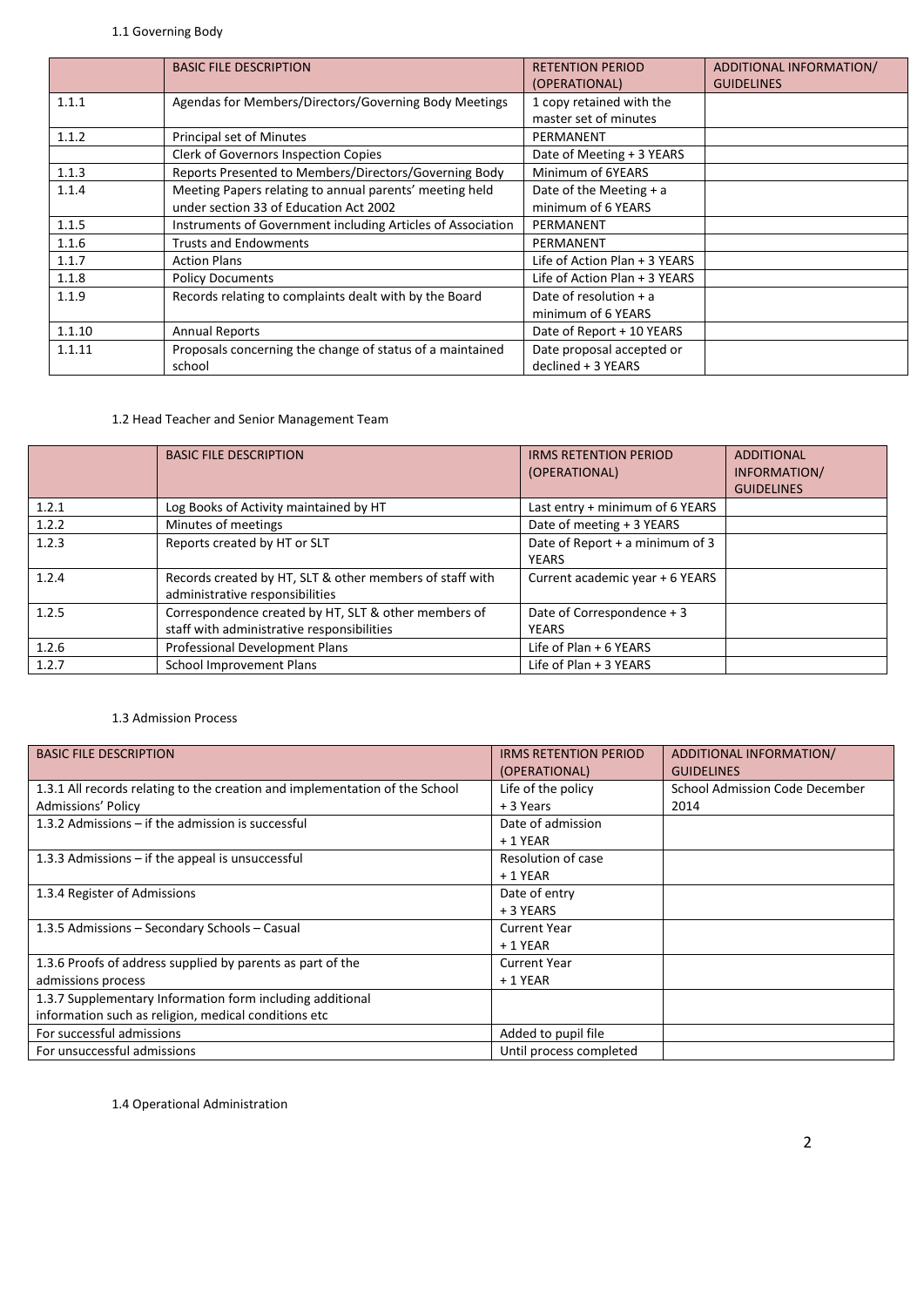| <b>BASIC FILE DESCRIPTION</b>                                                                                          | <b>IRMS RETENTION PERIOD</b><br>(OPERATIONAL) | ADDITIONAL INFORMATION/<br><b>GUIDELINES</b> |
|------------------------------------------------------------------------------------------------------------------------|-----------------------------------------------|----------------------------------------------|
| 1.4.1 General file series                                                                                              | <b>Current Year</b><br>+ 5 YEARS              |                                              |
| 1.4.2 Records relating to the creation and publication                                                                 | <b>Current Year</b><br>+ 3 YEARS              |                                              |
| 1.4.3 Records relating to the creation and distribution<br>of circulars to staff, parents or pupils                    | <b>Current Year</b><br>$+1$ YEAR              |                                              |
| 1.4.4 Newsletters and other items with a short<br>operational use                                                      | <b>Current Year</b><br>$+1$ YEAR              |                                              |
| 1.4.5 Visitors' Books and Signing in Sheets                                                                            | <b>Current Year</b><br>+ 6 YEARS              |                                              |
| 1.4.6 Records relating to the creation and management of Parent Teacher<br>Associations and/or Old Pupils Associations | <b>Current Year</b><br>+ 6 YEARS              |                                              |

# **2. HUMAN RESOURCES**

## 2:1 Recruitment

| <b>BASIC FILE DESCRIPTION</b>                                        | <b>IRMS RETENTION PERIOD</b>    | <b>ADDITIONAL INFORMATION/</b> |
|----------------------------------------------------------------------|---------------------------------|--------------------------------|
|                                                                      | (OPERATIONAL)                   | <b>PASH GUIDELINES</b>         |
| 2.1.1 All records leading up to the appointment of a new headteacher | Date of Appointment             |                                |
|                                                                      | + 6 YEARS                       |                                |
| 2.1.2 All records leading up to the                                  | Date of Appointment             |                                |
| appointment of a new member of                                       | + 6 MONTHS                      |                                |
| staff - unsuccessful candidates                                      |                                 |                                |
| 2.13 All records leading up to the                                   | All the relevant information    |                                |
| appointment of a new member of                                       | should be added to the staff    |                                |
| staff - successful candidate                                         | personal file (see below) and   |                                |
|                                                                      | all other information retained  |                                |
|                                                                      | for 6 months                    |                                |
| 2.1.4 Pre-employment vetting                                         | The school does not have to     | <b>DBS Update Service</b>      |
| information - DBS Checks                                             | keep copies of DBS              | <b>Employer Guide</b>          |
|                                                                      | certificates. If                | June 2014                      |
|                                                                      | the school does so the copy     |                                |
|                                                                      | must NOT be retained for        |                                |
|                                                                      | more                            |                                |
|                                                                      | than 6 months                   |                                |
| 2.1.5 Proofs of identity collected as                                | Where possible these should     |                                |
| part of the process of checking                                      | be checked and a note kept      |                                |
| "portable" enhanced DBS disclosure                                   | of what was seen and what       |                                |
|                                                                      | has been checked. If it is felt |                                |
|                                                                      | necessary to keep copy          |                                |
|                                                                      | documentation then this         |                                |
|                                                                      | should be                       |                                |
|                                                                      | placed on the member of         |                                |
|                                                                      | staff's personal file           |                                |
| 2.1.6 Pre-employment vetting                                         | Where possible these            |                                |
| information - Evidence proving                                       | documents should be added       |                                |
| the right to work in the United                                      | to the                          |                                |
| Kingdom                                                              | Staff Personal File [see        |                                |
|                                                                      | below], but if they are kept    |                                |
|                                                                      | separately                      |                                |
|                                                                      | then the Home Office            |                                |
|                                                                      | requires that the documents     |                                |
|                                                                      | are kept                        |                                |
|                                                                      | for termination of              |                                |
|                                                                      | Employment plus not less        |                                |
|                                                                      | than two years                  |                                |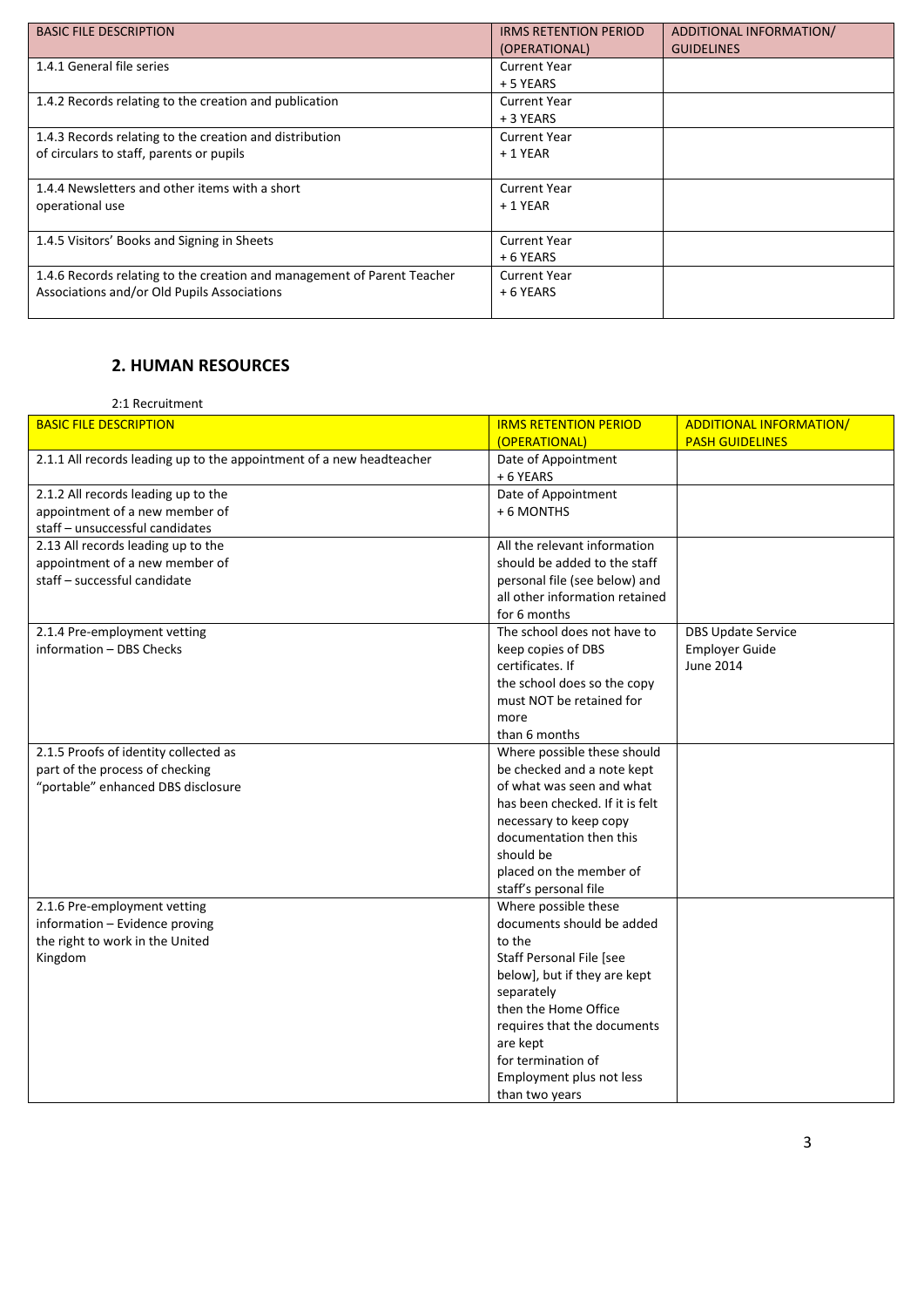#### 2. 2 Operational Staff Management

| <b>BASIC FILE DESCRIPTION</b> | <b>IRMS RETENTION PERIOD</b> | <b>ADDITIONAL INFORMATION/</b>   |
|-------------------------------|------------------------------|----------------------------------|
|                               | (OPERATIONAL)                | <b>PASH RETENTION GUIDELINES</b> |
| 2.2.1 Staff Personal File     | Termination of Employment +  |                                  |
|                               | 6 YEARS                      |                                  |
| 2.2.2 Timesheets              | Current Year +               |                                  |
|                               | 6 years                      |                                  |
| 2.2.3 Annual appraisal/       | Current Year +               |                                  |
| assessment records            | 5 years                      |                                  |
|                               |                              |                                  |

#### 2.3 Management of Disciplinary & Grievance Processes

| <b>BASIC FILE DESCRIPTION</b>                                           | <b>IRMS RETENTION PERIOD</b>     | <b>ADDITIONAL INFORMATION/</b>    |
|-------------------------------------------------------------------------|----------------------------------|-----------------------------------|
|                                                                         | (OPERATIONAL)                    | <b>GUIDELINES</b>                 |
| 2.3.1 Allegation of a child protection nature against a member of staff | Until the person's normal        | "Keeping children safe in         |
| including where the allegation is unfounded                             | retirement age or 10 years       | education                         |
|                                                                         | from the date of the allegation  | Statutory guidance for schools    |
|                                                                         | whichever is the longer then     | and                               |
|                                                                         | REVIEW. Note allegations that    | colleges September 2016";         |
|                                                                         | are found to be malicious        | "Working together                 |
|                                                                         | should be removed from           | to safeguard children. A guide to |
|                                                                         | personnel files. If found they   | inter-agency working to           |
|                                                                         | are to be kept on the file and a | safeguard and promote the         |
|                                                                         | copy provided to                 | welfare of children March 2015"   |
|                                                                         | the person concerned             |                                   |
|                                                                         |                                  |                                   |
| 2.3.2 Disciplinary Proceedings                                          |                                  |                                   |
| oral warning                                                            | Date of warning +                |                                   |
|                                                                         | <b>6 MONTHS</b>                  |                                   |
| written warning - level 1                                               | Date of warning +                |                                   |
|                                                                         | <b>6 MONTHS</b>                  |                                   |
| written warning - level 2                                               | Date of warning +                |                                   |
|                                                                         | <b>12 MONTHS</b>                 |                                   |
| final warning                                                           | Date of warning +                |                                   |
|                                                                         | <b>18 MONTHS</b>                 |                                   |
| case not found                                                          | If the incident is child         |                                   |
|                                                                         | protection related then see      |                                   |
|                                                                         | above otherwise dispose of at    |                                   |
|                                                                         | the conclusion of the case       |                                   |

## 2.4 Health & Safety

| <b>BASIC FILE DESCRIPTION</b>       | <b>IRMS RETENTION PERIOD</b>     | <b>ADDITIONAL INFORMATION/</b> |
|-------------------------------------|----------------------------------|--------------------------------|
|                                     | <u>(OPERATIONAL)</u>             | <b>GUIDELINES</b>              |
| 2.4.1 Health and Safety Policy      | Life of policy $+3$ years        |                                |
| <b>Statements</b>                   |                                  |                                |
|                                     |                                  |                                |
| 2.4.2 Health and Safety Risk        | Life of risk assessment $+3$     |                                |
| Assessments                         | years                            |                                |
|                                     |                                  |                                |
| 2.4.3 Records relating to accident/ | Date of incident + 12 years      |                                |
| injury at work                      | In the case of serious accidents |                                |
|                                     | a                                |                                |
|                                     | further retention period will    |                                |
|                                     | need to                          |                                |
|                                     | be applied                       |                                |
| 2.4.4 Accident Reporting            |                                  | Social Security (Claims and    |
|                                     |                                  | Payments) Regulations          |
|                                     |                                  | 1979 Regulation 25. Social     |
|                                     |                                  | Security Administration        |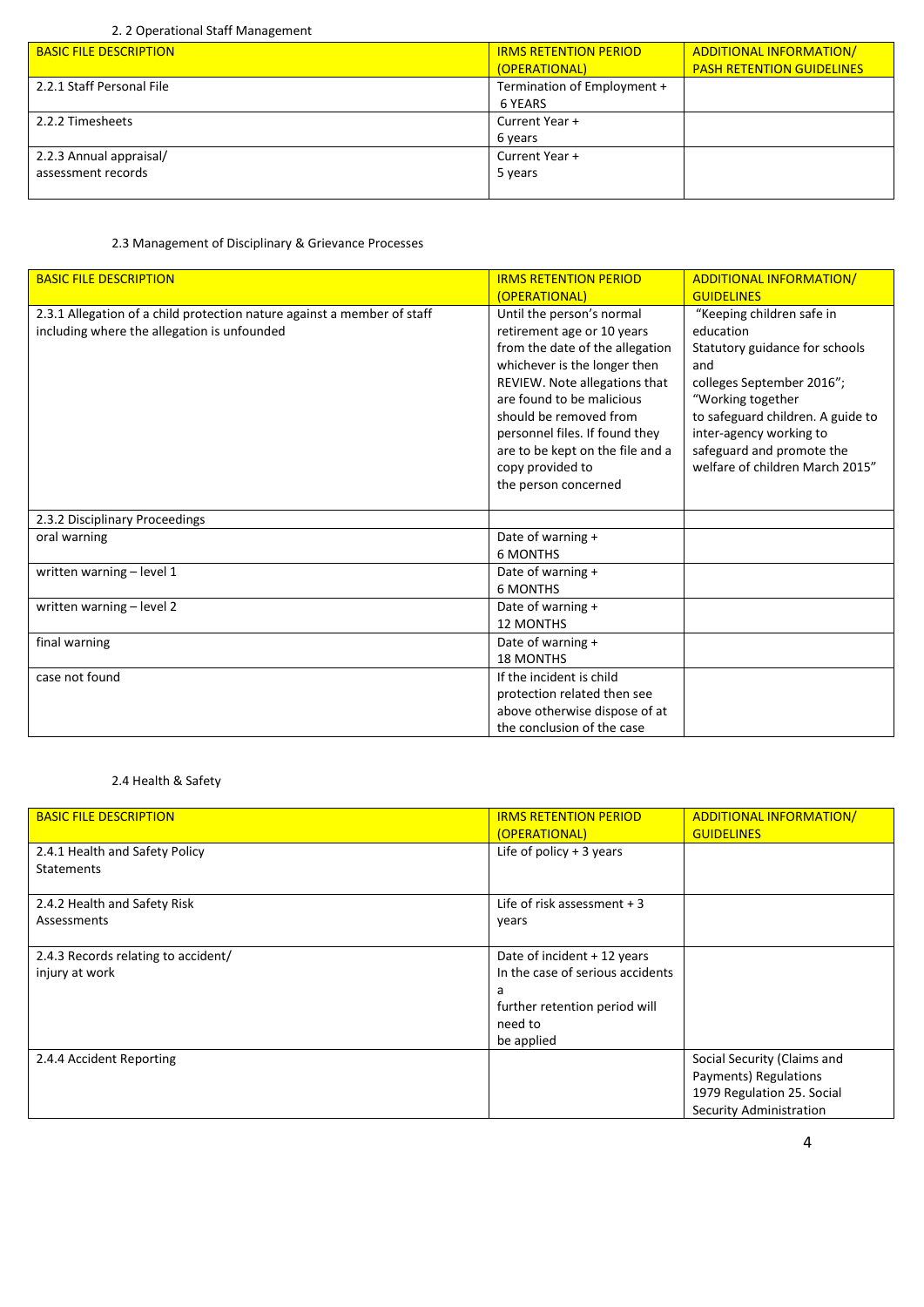|                                                                                                                            |                                    | Act 1992 Section 8. Limitation Act<br>1980                                                                                                                                                                                                              |
|----------------------------------------------------------------------------------------------------------------------------|------------------------------------|---------------------------------------------------------------------------------------------------------------------------------------------------------------------------------------------------------------------------------------------------------|
| <b>Adults</b>                                                                                                              | Date of Incident<br>+ 6 YEARS      |                                                                                                                                                                                                                                                         |
| Children                                                                                                                   | DOB of Child<br>+25 YEARS          |                                                                                                                                                                                                                                                         |
| 2.4.5 Control of Substances<br>Hazardous to Health (COSHH)                                                                 | <b>Current Year</b><br>$+40$ YEARS | <b>Control of Substances Hazardous</b><br>to Health<br>Regulations 2002. SI 2002 No<br>2677 Regulation<br>11; Records kept under the 1994<br>and 1999<br>Regulations to be kept as if the<br>2002 Regulations<br>had not been made. Regulation<br>18(2) |
| 2.4.6 Process of monitoring of areas<br>where employees and persons are likely to have become in contact with<br>asbestos  | <b>Last Action</b><br>+ 40 YEARS   | Control of Asbestos at Work<br>Regulations 2012 SI1012 No 632<br>Regulation 19                                                                                                                                                                          |
| 2.4.7 Process of monitoring of areas<br>where employees and persons are likely to have become in contact with<br>radiation | <b>Last Action</b><br>+ 50 YEARS   |                                                                                                                                                                                                                                                         |
| 2.4.8 Fire Precautions log books                                                                                           | Current year + 6 YEARS             |                                                                                                                                                                                                                                                         |

#### 2.5 Payroll & Pensions

| <b>BASIC FILE DESCRIPTION</b>                                                                           | <b>IRMS RETENTION PERIOD</b><br>(OPERATIONAL) | <b>ADDITIONAL INFORMATION/</b><br><b>GUIDELINES</b>                                                      |
|---------------------------------------------------------------------------------------------------------|-----------------------------------------------|----------------------------------------------------------------------------------------------------------|
| 2.5.1 Maternity pay records Yes                                                                         | Current year +<br>3 YEARS                     | <b>Statutory Maternity Pay (General)</b><br>Regulations 1986 (SI1986/1960),<br>revised 1999 (SI1999/567) |
| 2.5.2 Records held under Retirement<br><b>Benefits Schemes (Information</b><br>Powers) Regulations 1995 | Current year +<br>6 YEARS                     |                                                                                                          |

# **3. FINANCIAL MANAGEMENT of the SCHOOL**

#### 3.1 Risk Management

| BASIC FILE DESCRIPTION '                            | <b>IRMS RETENTION PERIOD</b><br>(OPERATIONAL) | ADDITIONAL INFORMATION/<br><b>GUIDELINES</b> |
|-----------------------------------------------------|-----------------------------------------------|----------------------------------------------|
| 3.1.1 Employer's Liability Insurance<br>Certificate | Closure of the School $+40$<br>YEARS          |                                              |
|                                                     |                                               |                                              |

#### 3.2 Asset Management

| <b>BASIC FILE DESCRIPTION</b>                       | <b>IRMS RETENTION PERIOD</b><br>(OPERATIONAL) | ADDITIONAL INFORMATION/<br><b>GUIDELINES</b> |
|-----------------------------------------------------|-----------------------------------------------|----------------------------------------------|
| 3.2.1 Inventories of furniture and<br>equipment     | Current year +<br>6 YEARS                     |                                              |
| 3.2.2 Burglary, theft and vandalism<br>report forms | Current year +<br>6 YEARS                     |                                              |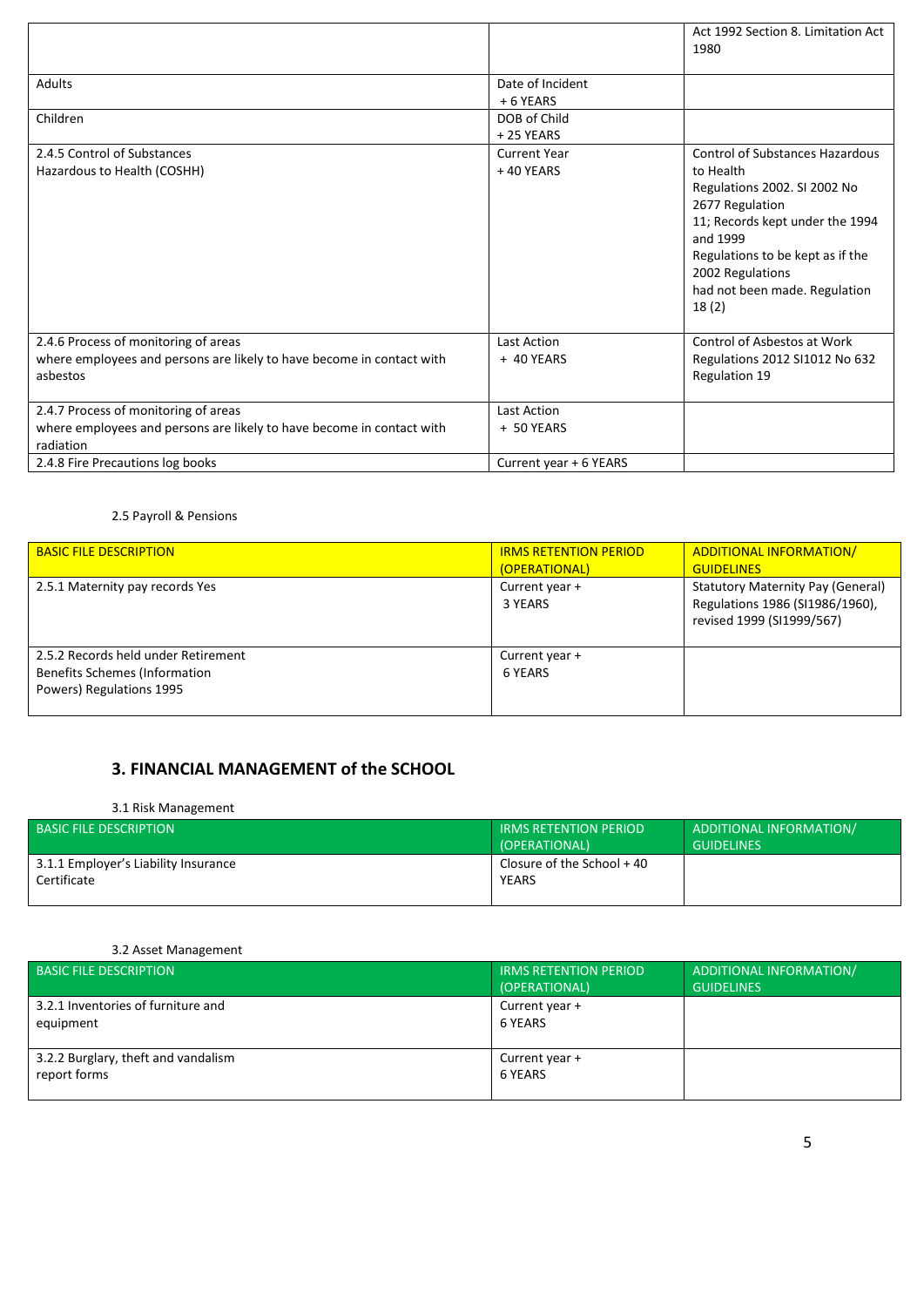3.3 Accounts and Statements including Budget Management

| <b>BASIC FILE DESCRIPTION</b>                                   | <b>IRMS RETENTION PERIOD</b> |                                |
|-----------------------------------------------------------------|------------------------------|--------------------------------|
|                                                                 |                              | <b>ADDITIONAL INFORMATION/</b> |
|                                                                 | (OPERATIONAL)                | <b>GUIDELINES</b>              |
| 3.3.1 Annual Accounts                                           | <b>Current Year</b>          |                                |
|                                                                 | $+6$ YEARS                   |                                |
| 3.3.2 Loans and grants managed by the school                    | Date of last payment         |                                |
|                                                                 | +12 YEARS                    |                                |
| 3.3.3 Student Grant applications                                | <b>Current Year</b>          |                                |
|                                                                 | + 3 YEARS                    |                                |
| 3.3.4 All records relating to the creation and                  | Life of Budget               |                                |
| management of budgets including the Annual Budget statement and | + 3 YEARS                    |                                |
| background papers                                               |                              |                                |
| 3.3.5 Invoices, receipts, order books and                       | Current financial year       |                                |
| requisitions, delivery notices                                  | + 6 YEARS                    |                                |
| 3.3.6 Records relating to the collection and                    | Current financial year       |                                |
| banking of monies                                               | + 6 YEARS                    |                                |
|                                                                 |                              |                                |
| 3.3.7 Records relating to the identification and                | Current financial year       |                                |
| collection of debt                                              | + 6 YEARS                    |                                |

#### 3.4 Contract Management

| <b>BASIC FILE DESCRIPTION</b>                                                | <b>IRMS RETENTION PERIOD</b><br>(OPERATIONAL) | ADDITIONAL INFORMATION/<br><b>GUIDELINES</b> |
|------------------------------------------------------------------------------|-----------------------------------------------|----------------------------------------------|
| 3.4.1 All records relating to the management of<br>contracts under seal      | Last payment on the Contract<br>$+12$ YEARS   |                                              |
| 3.4.2 All records relating to the management of<br>contracts under signature | Last payment on the Contract<br>$+12$ YEARS   |                                              |
| 3.4.3 Records relating to the monitoring of<br>contracts                     | Current year<br>+ 2 YEARS                     |                                              |

#### 3.5 School Fund

| <b>BASIC FILE DESCRIPTION</b>                | <b>IRMS RETENTION PERIOD</b><br>(OPERATIONAL) | ADDITIONAL INFORMATION/<br><b>GUIDELINES</b> |
|----------------------------------------------|-----------------------------------------------|----------------------------------------------|
| 3.5.1 School Fund - Cheque books             | Current Year + 6 YEARS                        |                                              |
| 3.5.2 School Fund - Paying in books          | Current Year + 6 YEARS                        |                                              |
| 3.5.3 School Fund - Ledger No Current year   | Current Year + 6 YEARS                        |                                              |
| 3.5.4 School Fund - Invoices                 | Current Year + 6 YEARS                        |                                              |
| 3.5.5 School Fund - Receipts No Current year | Current Year + 6 YEARS                        |                                              |
| 3.5.6 School Fund - Bank statements          | Current Year + 6 YEARS                        |                                              |
| 3.5.7 School Fund - Journey Books            | Current Year + 6 YEARS                        |                                              |

#### 3.6 School Meals Management

| <b>BASIC FILE DESCRIPTION</b>     | <b>IRMS RETENTION PERIOD</b><br>(OPERATIONAL) | ADDITIONAL INFORMATION/<br><b>GUIDELINES</b> |
|-----------------------------------|-----------------------------------------------|----------------------------------------------|
| 3.6.1 Free School Meals           | Current Year + 6 YEARS                        |                                              |
| 3.6.2 School Meals Registers      | Current Year + 3 YEARS                        |                                              |
| 3.6.3 School Meals Summary Sheets | Current Year + 3 YEARS                        |                                              |

# **4. PROPERTY MANAGEMENT**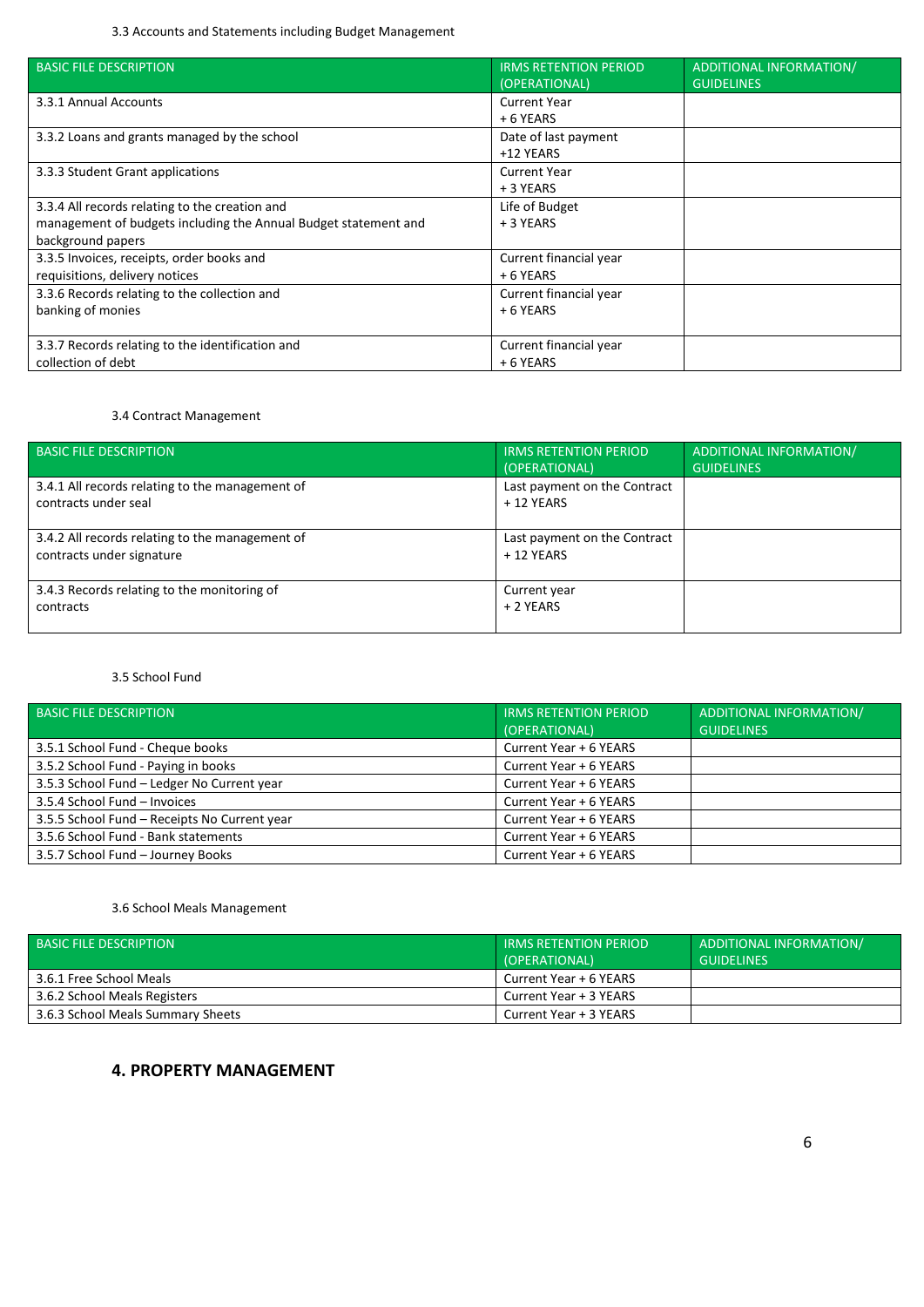| <b>BASIC FILE DESCRIPTION</b>                            | <b>IRMS RETENTION PERIOD</b><br>(OPERATIONAL) | ADDITIONAL INFORMATION/<br><b>GUIDELINES</b> |
|----------------------------------------------------------|-----------------------------------------------|----------------------------------------------|
| 4.1.1 Title deeds of properties belonging to the school  | PERMANENT                                     |                                              |
| 4.1.2 Plans of property belong to the school             | PERMANENT                                     |                                              |
| 4.1.3 Leases of property leased by or to the school      | Expiry of Lease + 6 YEARS                     |                                              |
| 4.1.4 Records relating to the letting of school premises | Current financial year $+6$                   |                                              |
|                                                          | <b>YEARS</b>                                  |                                              |

#### 4.2 Maintenance

| <b>BASIC FILE DESCRIPTION</b>                                                                                                     | <b>IRMS RETENTION PERIOD</b><br>(OPERATIONAL) | ADDITIONAL INFORMATION/<br><b>GUIDELINES</b> |
|-----------------------------------------------------------------------------------------------------------------------------------|-----------------------------------------------|----------------------------------------------|
| 4.2.1 All records relating to the maintenance of the<br>school carried out by contractors                                         | Current year + 6 YEARS                        |                                              |
| 4.2.2 All records relating to the maintenance of<br>the school carried out by school employees<br>including maintenance log books | Current year + 6 YEARS                        |                                              |

# **5. PUPIL MANAGEMENT**

#### 5.1 Pupil's Educational Record

| <b>BASIC FILE DESCRIPTION</b>                                                                                   | IRMS RETENTION PERIOD (OPERATIONAL)                                                                                                                                                             | ADDITIONAL INFORMATION/                                                                                                                                                                                                                                                                                                                                                                                                                                                                                                                                                           |
|-----------------------------------------------------------------------------------------------------------------|-------------------------------------------------------------------------------------------------------------------------------------------------------------------------------------------------|-----------------------------------------------------------------------------------------------------------------------------------------------------------------------------------------------------------------------------------------------------------------------------------------------------------------------------------------------------------------------------------------------------------------------------------------------------------------------------------------------------------------------------------------------------------------------------------|
|                                                                                                                 |                                                                                                                                                                                                 | <b>RETENTION GUIDELINES</b>                                                                                                                                                                                                                                                                                                                                                                                                                                                                                                                                                       |
| 5.1.1 Pupil's Educational Record required<br>by The Education (Pupil Information)<br>(England) Regulations 2005 |                                                                                                                                                                                                 |                                                                                                                                                                                                                                                                                                                                                                                                                                                                                                                                                                                   |
| Primary                                                                                                         | Retain whilst the child remains at the<br>primary school.                                                                                                                                       | The file should follow the pupil when he/she<br>leaves the primary<br>school. This will include:<br>• to another primary school<br>• to a secondary school<br>• to a pupil referral unit<br>• If the pupil dies whilst at primary school the<br>file should be<br>returned to the Local Authority to be retained<br>for the statutory<br>retention period.<br>If the pupil transfers to an independent<br>school, transfers to homeschooling or leaves<br>the country the file should be returned to the<br>Local Authority to be retained for the<br>statutory retention period. |
| Secondary                                                                                                       | DOB of pupil + 25 YEARS                                                                                                                                                                         |                                                                                                                                                                                                                                                                                                                                                                                                                                                                                                                                                                                   |
| 5.1.2 Examination Results - Pupil Copies                                                                        |                                                                                                                                                                                                 |                                                                                                                                                                                                                                                                                                                                                                                                                                                                                                                                                                                   |
| Public                                                                                                          | Information should be added to pupil file                                                                                                                                                       |                                                                                                                                                                                                                                                                                                                                                                                                                                                                                                                                                                                   |
| Internal                                                                                                        | Information should be added to pupil file                                                                                                                                                       |                                                                                                                                                                                                                                                                                                                                                                                                                                                                                                                                                                                   |
| 5.1.3 Child Protection information held on<br>pupil file                                                        | If any records relating to child protection<br>issues are placed on the pupil file, it should<br>be in a sealed envelope and then retained<br>for the same period of time as the pupil<br>file. | "Keeping children safe in education<br>Statutory guidance for schools and<br>colleges September 2016";<br>"Working together to safeguard children. A<br>guide to inter-agency<br>working to safeguard and promote<br>thewelfare of children<br>March 2015"                                                                                                                                                                                                                                                                                                                        |
| 5.1.4 Child protection information held in<br>separate files                                                    | DOB of child + 25 YEARS                                                                                                                                                                         | "Keeping children safe in education<br>Statutory guidance for schools and                                                                                                                                                                                                                                                                                                                                                                                                                                                                                                         |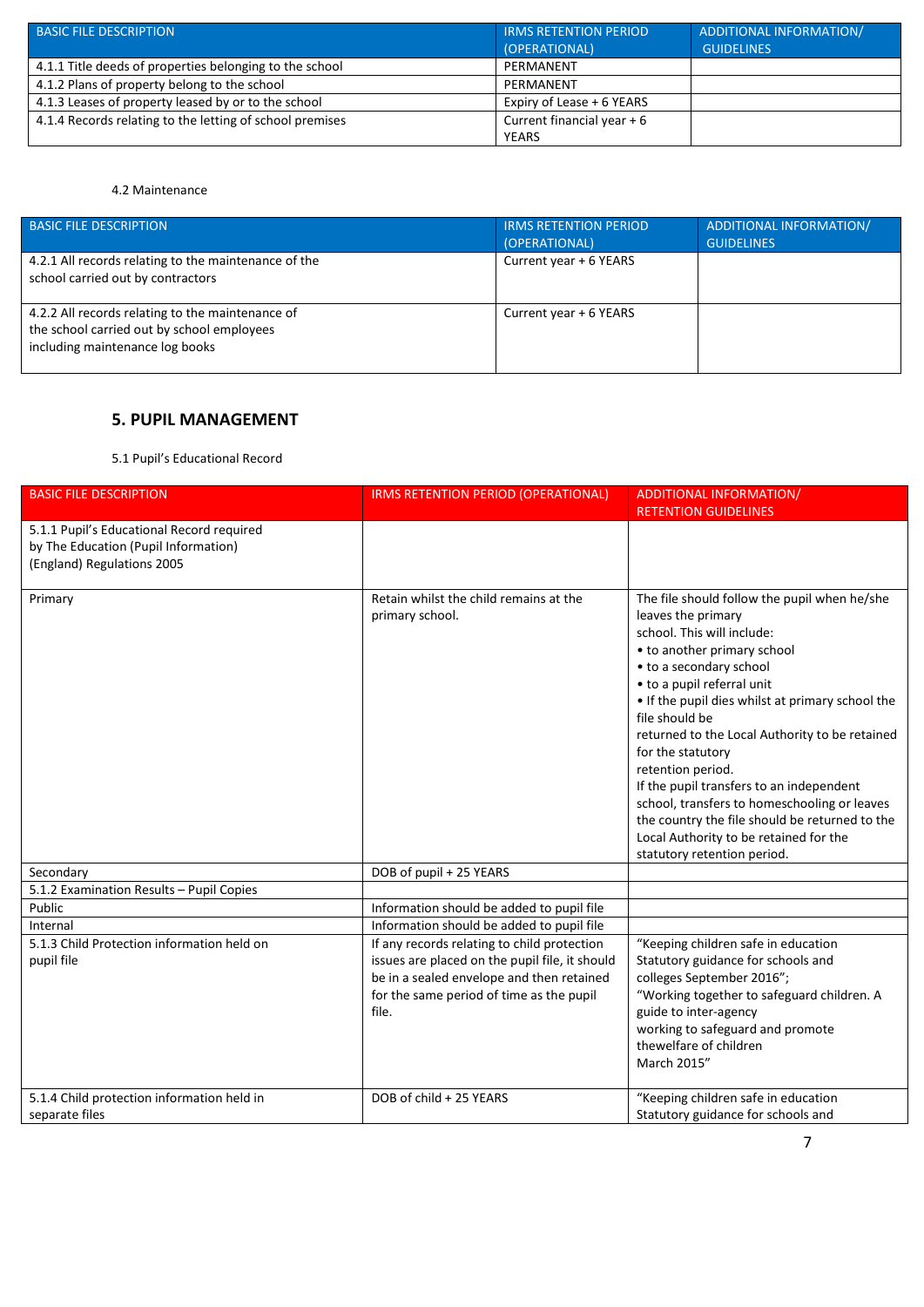#### 5.2 Attendance

| <b>BASIC FILE DESCRIPTION</b>    | <b>IRMS RETENTION PERIOD</b><br>(OPERATIONAL)                                                                                               | ADDITIONAL INFORMATION/<br><b>RETENTION GUIDELINES</b>                                                                                    |
|----------------------------------|---------------------------------------------------------------------------------------------------------------------------------------------|-------------------------------------------------------------------------------------------------------------------------------------------|
| 5.2.1 Attendance Registers       | Every entry in the attendance<br>register must be preserved for a<br>period of<br>3 YEARS<br>after the date<br>on which the entry was made. | School attendance: Departmental advice for<br>maintained schools, academies, independent<br>schools and local authorities<br>October 2014 |
| 5.2.2 Correspondence relating to | Current academic year                                                                                                                       | <b>Education Act 1996</b>                                                                                                                 |
| authorized absence               | + 2 YEARS                                                                                                                                   | Section 7                                                                                                                                 |

#### 5.3 Special Educational Needs

| <b>BASIC FILE DESCRIPTION</b>                                    | <b>IRMS RETENTION PERIOD</b><br>(OPERATIONAL) | ADDITIONAL INFORMATION/<br><b>RETENTION GUIDELINES</b> |
|------------------------------------------------------------------|-----------------------------------------------|--------------------------------------------------------|
| 5.3.1 Special Educational Needs<br>files, reviews and Individual | DOB of pupil + 25 YEARS                       | Limitation Act 1980                                    |
| <b>Education Plans</b>                                           |                                               |                                                        |
|                                                                  |                                               |                                                        |
| 5.3.2 Statement maintained                                       | Date of birth of the pupil                    | <b>Education Act 1996</b>                              |
| under section 234 of the                                         | +25 years [This would                         | Special Educational                                    |
| Education Act 1990 and                                           | normally be retained on                       | <b>Needs and Disability</b>                            |
| any amendments made to                                           | the pupil file]                               | Act 2001 Section 1                                     |
| the statement                                                    |                                               |                                                        |
|                                                                  |                                               |                                                        |
| 5.3.3 Advice and information                                     | Date of birth of the pupil                    | <b>Education Act 1996</b>                              |
| provided to parents                                              | +25 years [This would                         | Special Educational                                    |
| regarding educational                                            | normally be retained on                       | <b>Needs and Disability</b>                            |
| needs                                                            | the pupil file]                               | Act 2001 Section 2                                     |
|                                                                  |                                               |                                                        |
| 5.3.4 Accessibility Strategy                                     | Date of birth of the pupil                    | <b>Education Act 1996</b>                              |
|                                                                  | +25 years [This would                         | <b>Special Educational</b>                             |
|                                                                  | normally be retained on                       | Needs and Disability                                   |
|                                                                  | the pupil file]                               | Act 2001 Section 14                                    |
|                                                                  |                                               |                                                        |

# **6. CURRICULUM MANAGEMENT**

| <b>BASIC FILE DESCRIPTION</b>           | IRMS RETENTION PERIOD (OPERATIONAL)                                                                                                                      | ADDITIONAL INFORMATION/<br><b>RETENTION GUIDELINES</b> |
|-----------------------------------------|----------------------------------------------------------------------------------------------------------------------------------------------------------|--------------------------------------------------------|
| 6.1.1 Curriculum returns                | Current year + 3 YEARS                                                                                                                                   |                                                        |
| 6.1.2 Examination Results (School Copy) | Current Year + 6 YEARS                                                                                                                                   |                                                        |
| SATS records                            |                                                                                                                                                          |                                                        |
| Results                                 | The SATS results should be recorded on the<br>pupil's educational file and will<br>therefore be retained until the pupil reaches the<br>age of 25 years. |                                                        |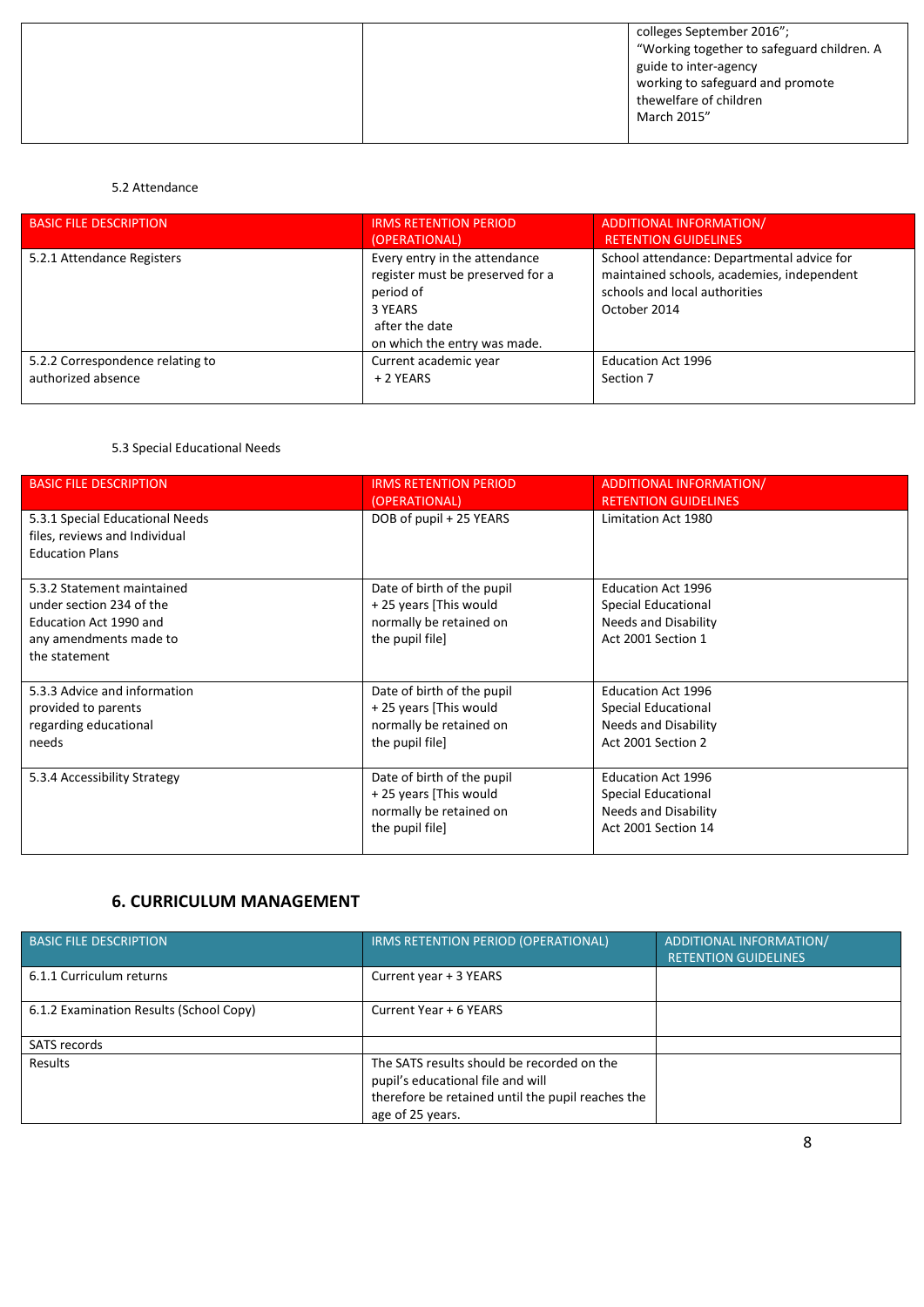|                                                   | The school may wish to keep a composite record<br>of all the whole year SATs results.<br>These could be kept for current year + 6 years to<br>allow suitable comparison |  |
|---------------------------------------------------|-------------------------------------------------------------------------------------------------------------------------------------------------------------------------|--|
| <b>Examination Papers</b>                         | Until any appeal is complete                                                                                                                                            |  |
| 6.1.3 Published Admission<br>Number (PAN) Reports | Current Year + 6 YEARS                                                                                                                                                  |  |
| 6.1.4 Value Added and<br>Contextual Data          | Current Year + 6 YEARS                                                                                                                                                  |  |
| 6.1.5 Self Evaluation Forms                       | Current Year + 6 YEARS                                                                                                                                                  |  |

#### 6.2 Implementation of Curriculum

| <b>BASIC FILE DESCRIPTION</b>   | IRMS RETENTION PERIOD (OPERATIONAL)                                                                                                                                    | ADDITIONAL INFORMATION/<br><b>RETENTION GUIDELINES</b> |
|---------------------------------|------------------------------------------------------------------------------------------------------------------------------------------------------------------------|--------------------------------------------------------|
| 6.2.1 Schemes of Work           | No Current year + 1 year                                                                                                                                               |                                                        |
| 6.2.2 Timetable                 | No Current year + 1 year                                                                                                                                               |                                                        |
| 6.2.3 Class Record Books        | No Current year + 1 year                                                                                                                                               |                                                        |
| 6.2.4 Mark Books                | No Current year + 1 year                                                                                                                                               |                                                        |
| 6.2.5 Record of homework<br>set | No Current year + 1 year                                                                                                                                               |                                                        |
| 6.2.6 Pupils' Work<br>________  | Where possible pupils' work should be returned<br>to the<br>pupil at the end of the academic year if this is<br>not the school's policy then current year $+1$<br>year |                                                        |

# **7. Extra- Curricular Activities**

| <b>BASIC FILE DESCRIPTION</b>                                                                                                      | <b>IRMS RETENTION PERIOD</b><br>(OPERATIONAL)                                                                                                                                                       | <b>ADDITIONAL INFORMATION/</b><br><b>RETENTION GUIDELINES</b>                                                                                                                                   |
|------------------------------------------------------------------------------------------------------------------------------------|-----------------------------------------------------------------------------------------------------------------------------------------------------------------------------------------------------|-------------------------------------------------------------------------------------------------------------------------------------------------------------------------------------------------|
| 7.1.1 Records created by schools<br>to obtain approval to run an<br>Educational Visit outside the<br>Classroom - Primary Schools   | Date of visit + 14 YEARS                                                                                                                                                                            | <b>Outdoor Education Advisers' Panel National</b><br>Guidance website http://oeapng.info specifically<br>Section 3 - "Legal Framework and Employer<br>Systems" and Section 4 - "Good Practice". |
| 7.1.2 Records created by schools<br>to obtain approval to run an<br>Educational Visit outside the<br>Classroom - Secondary Schools | Date of visit + 10 YEARS                                                                                                                                                                            | <b>Outdoor Education Advisers' Panel National</b><br>Guidance website http://oeapng.info specifically<br>Section 3 - "Legal Framework and Employer<br>Systems" and Section 4 - "Good Practice". |
| 7.1.3 Parental consent forms for school<br>trips where there has been no<br>major incident                                         | Conclusion of the trip $+1$ YEAR                                                                                                                                                                    |                                                                                                                                                                                                 |
| 7.1.4 Parental permission slips for<br>school trips - where there has<br>been a major incident                                     | DOB of the pupil involved in the<br>incident + 25 YEARS<br>The permission slips for all the pupils<br>on the trip need to be retained to<br>show that the rules had been<br>followed for all pupils | Limitation Act 1980 (Section 2)                                                                                                                                                                 |

## 7.2 Walking Bus

BASIC FILE DESCRIPTION **IRMS RETENTION PERIOD (OPERATIONAL)** ADDITIONAL INFORMATION/